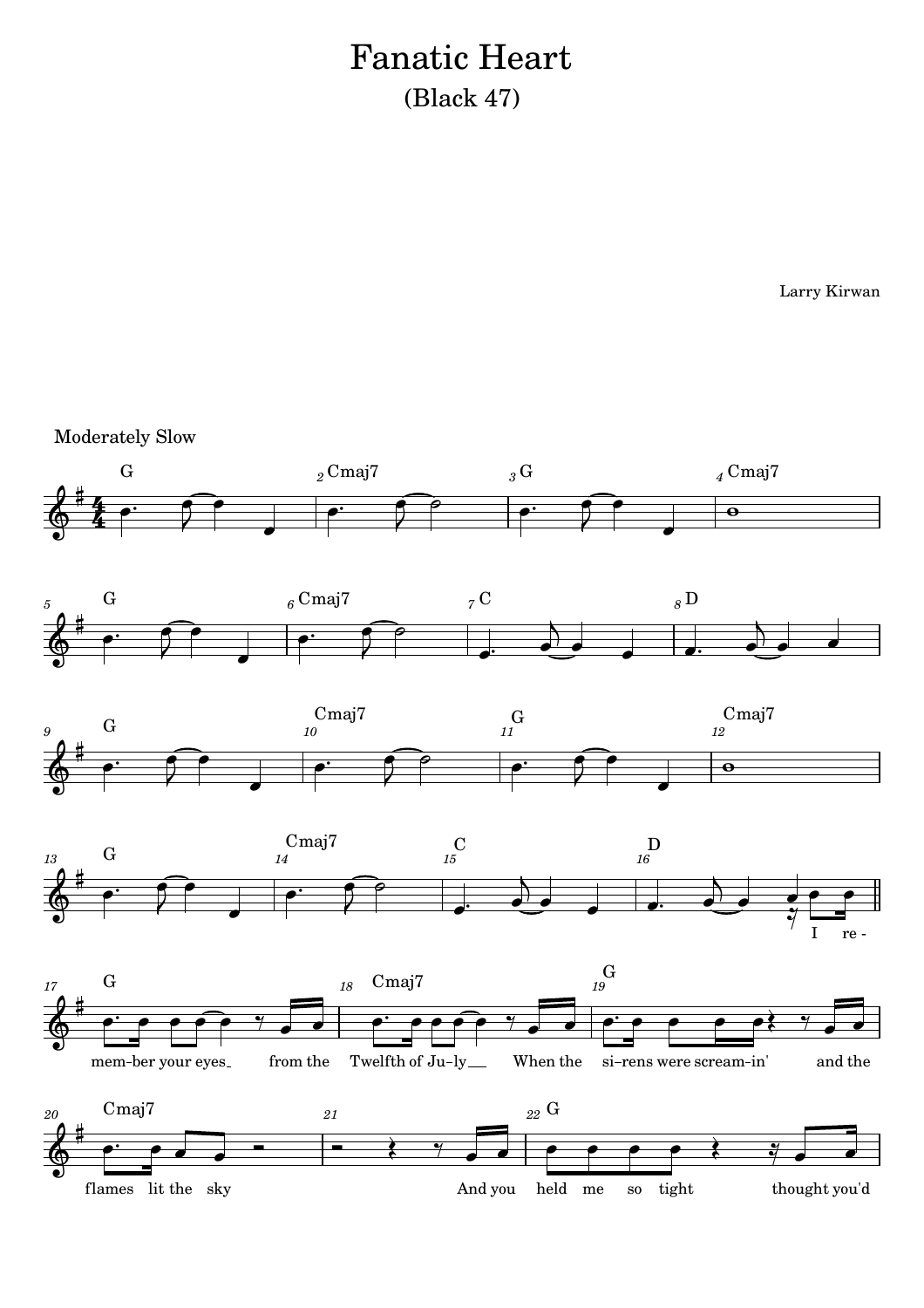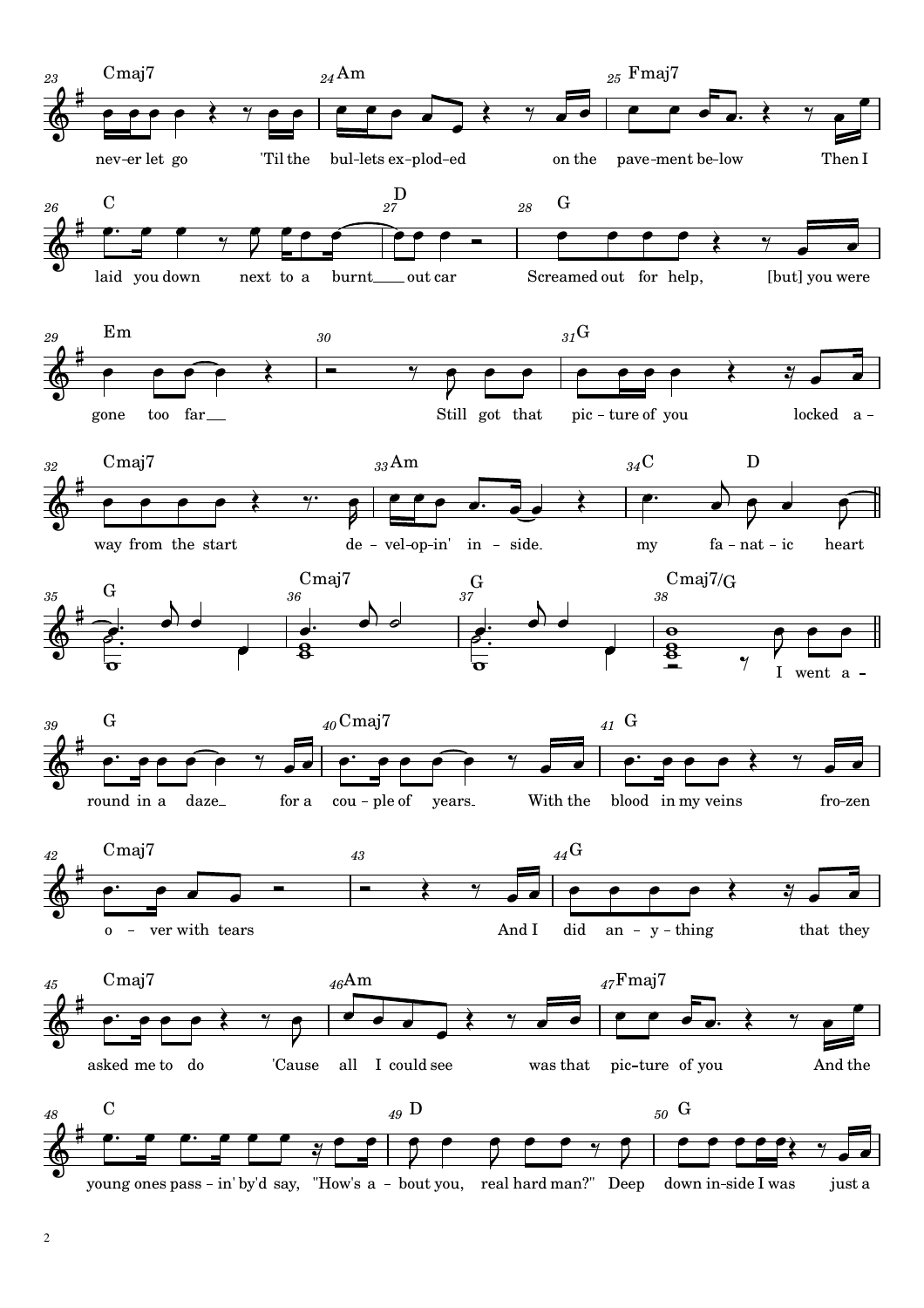

3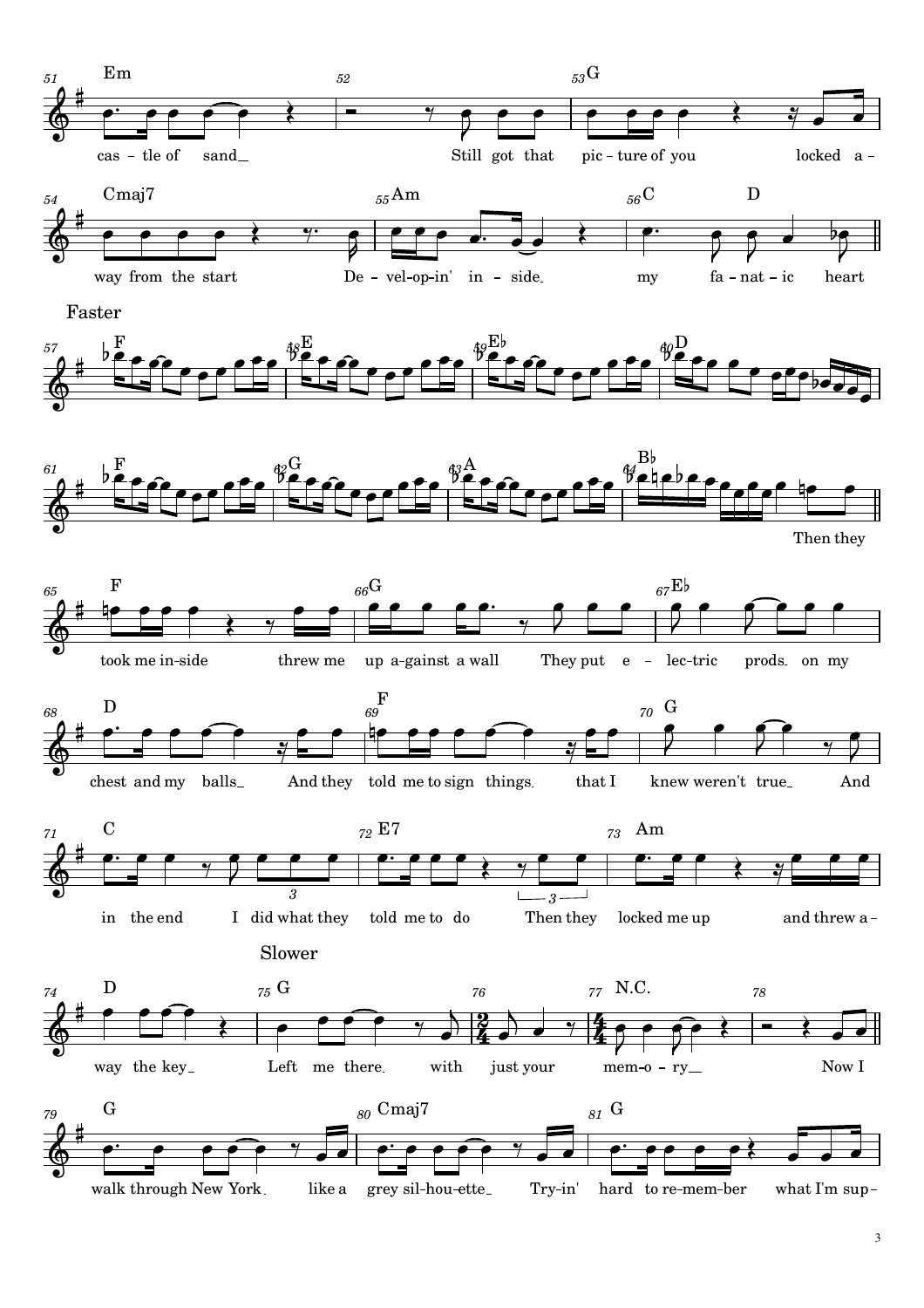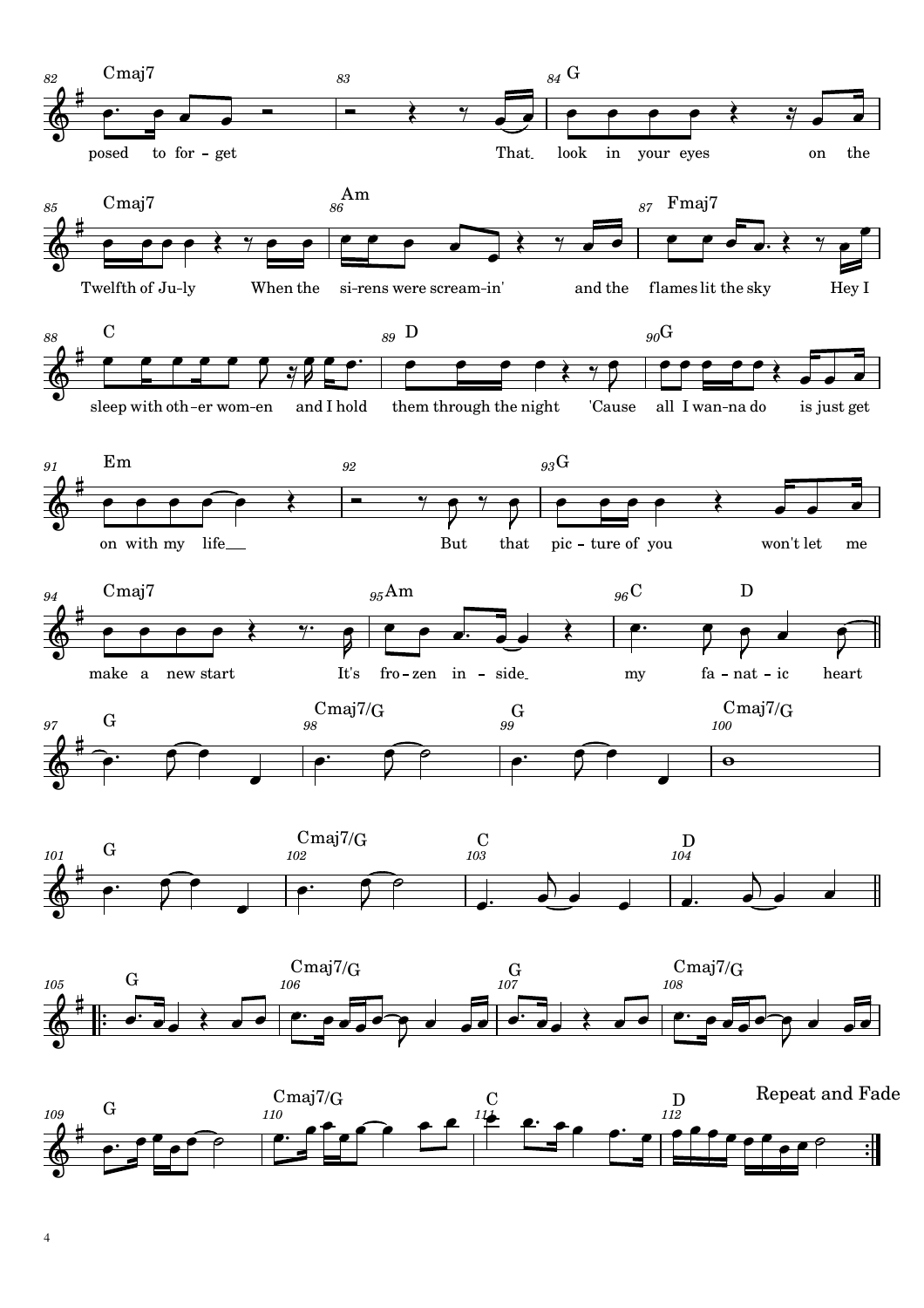# <u> Fanatic Heart - Finger Electric Bass</u>







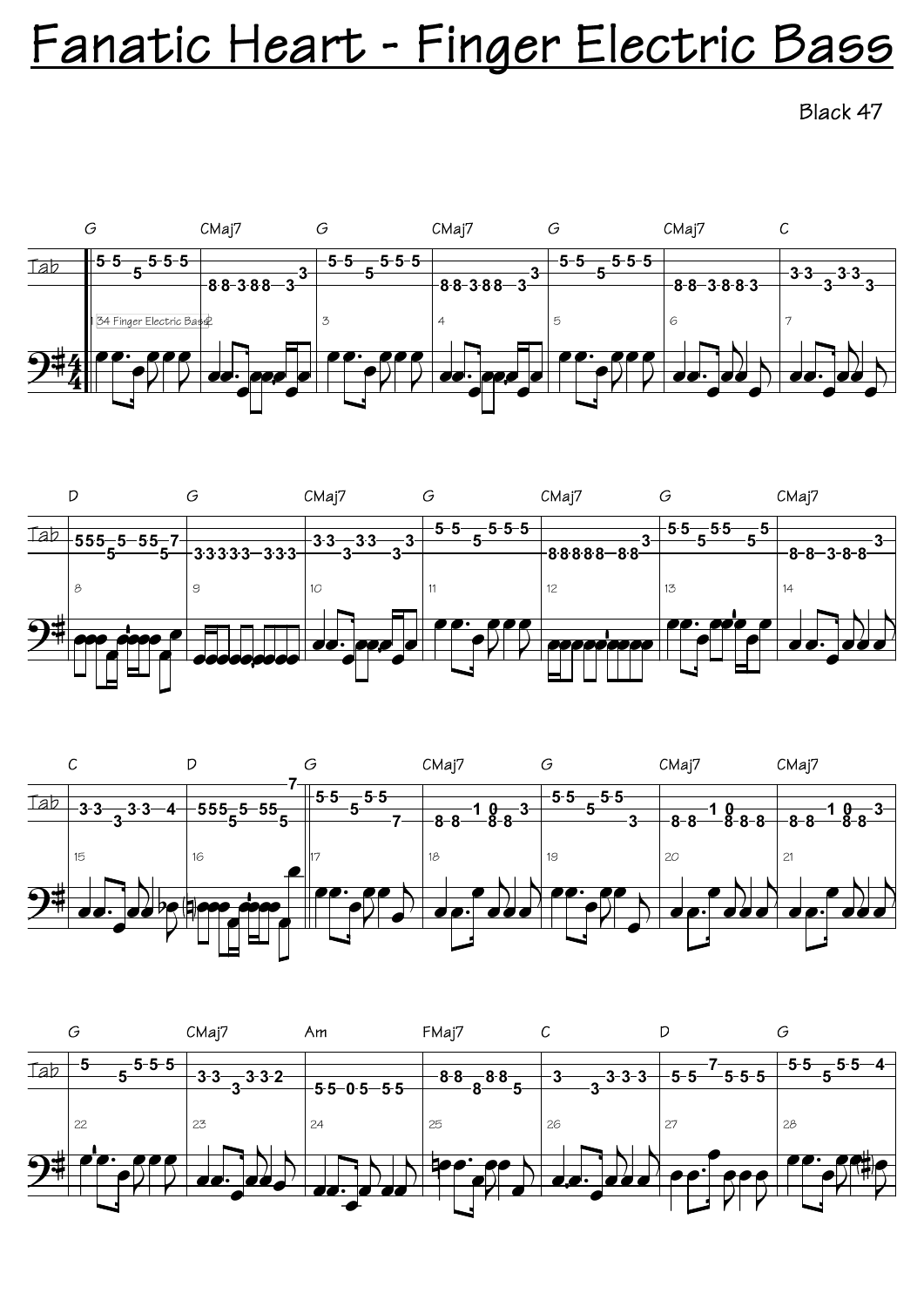









Fanatic Heart - Finger Electric Bass - Page 2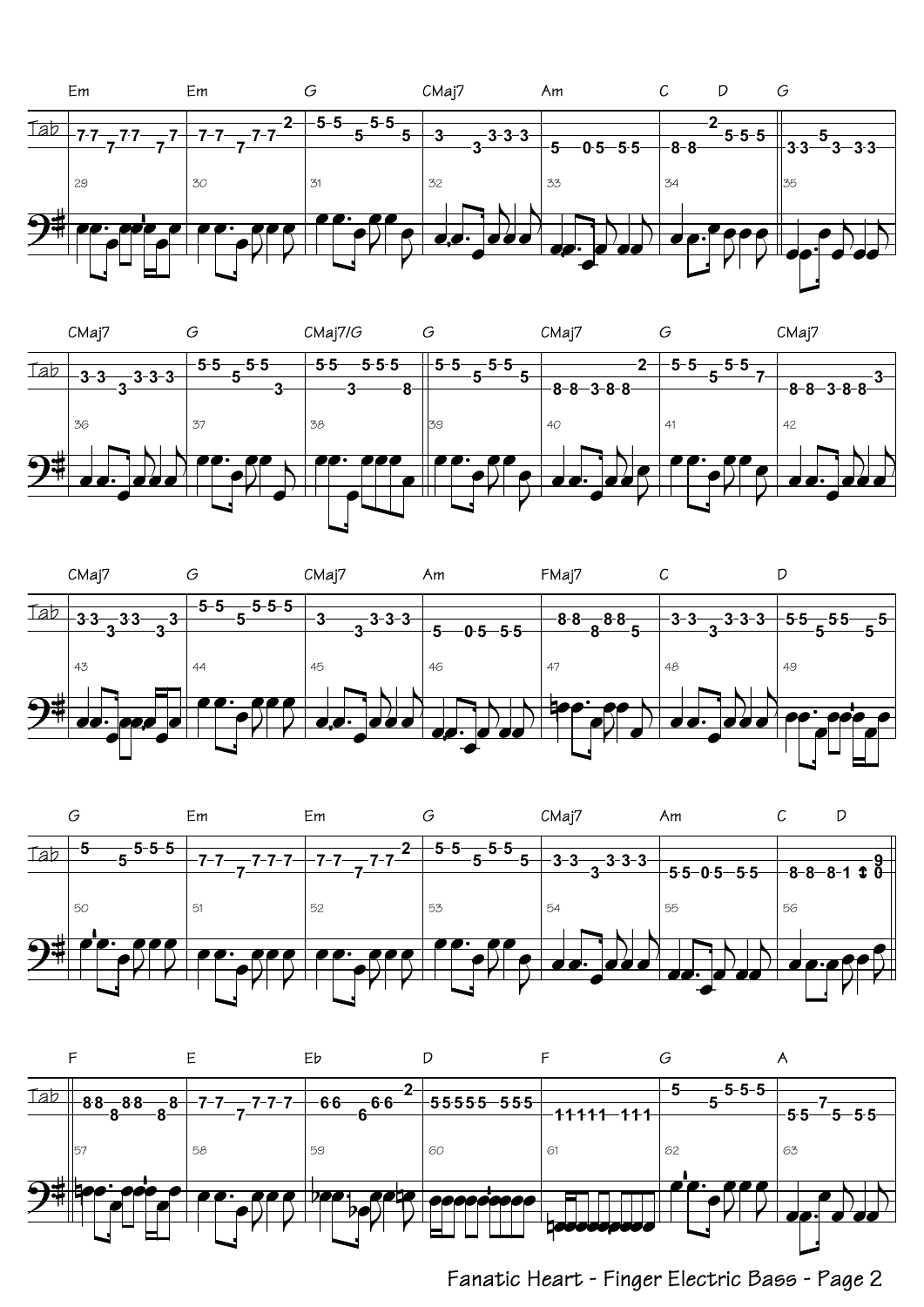









Fanatic Heart - Finger Electric Bass - Page 3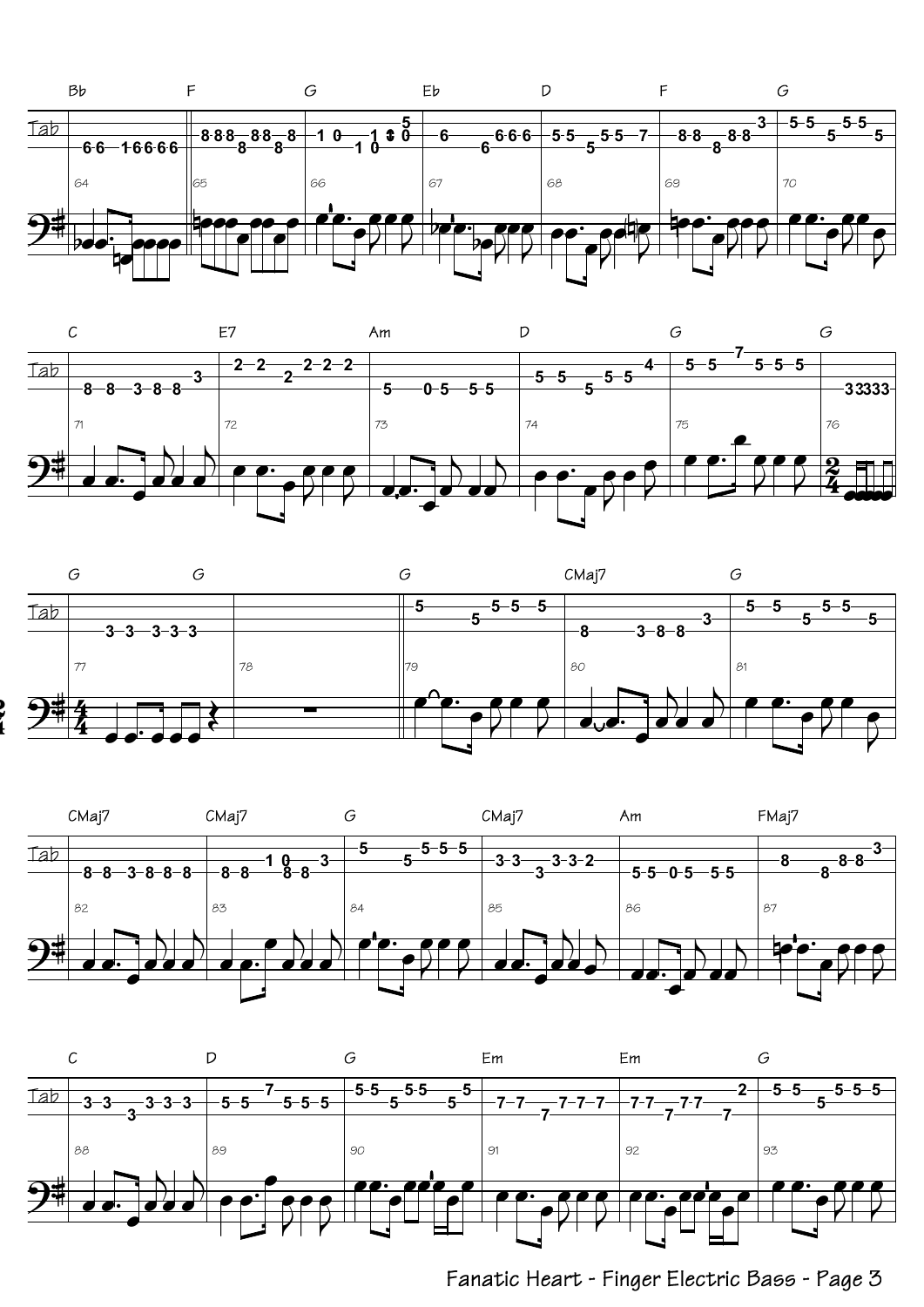







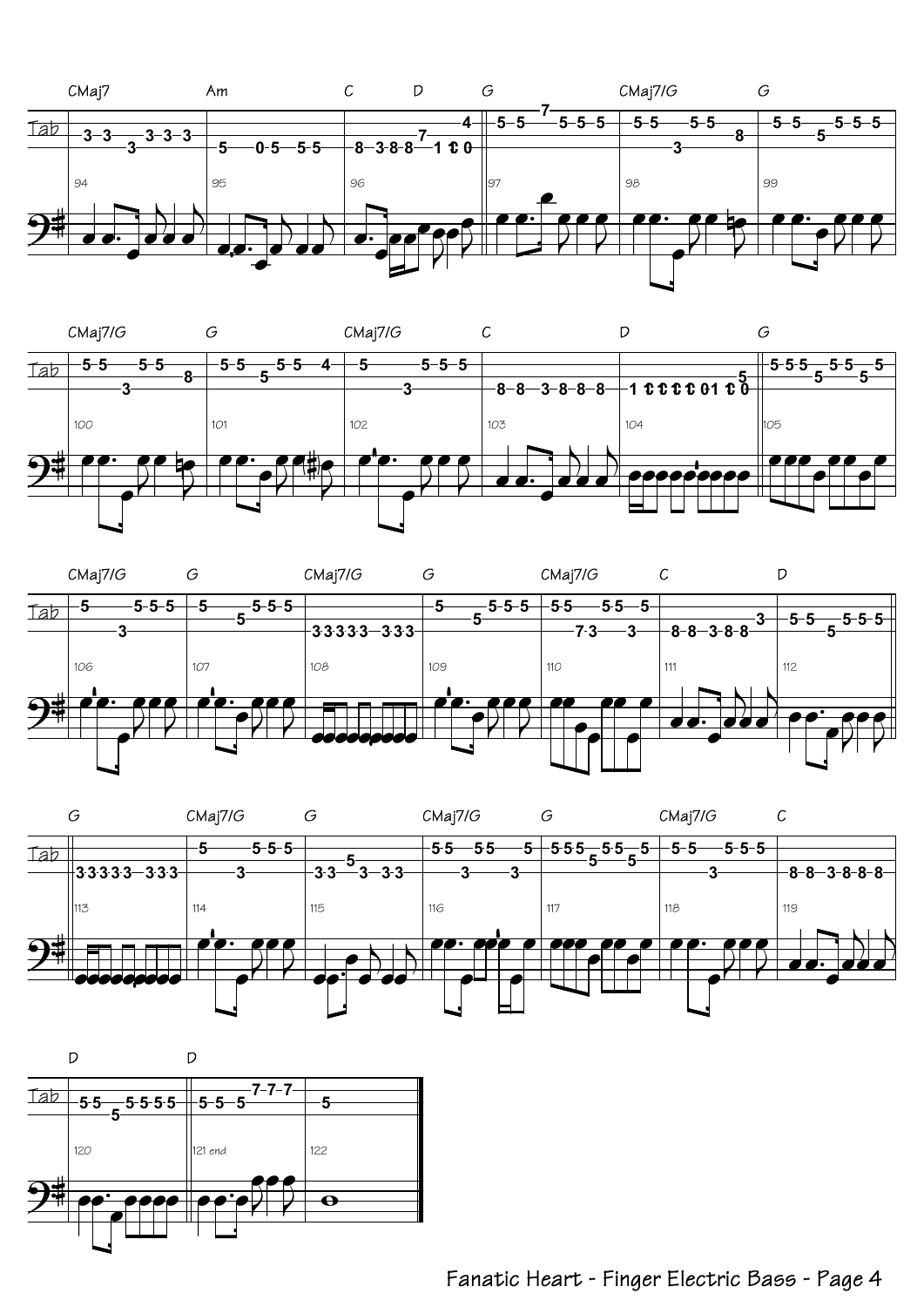## Fanatic Heart - Brass Section

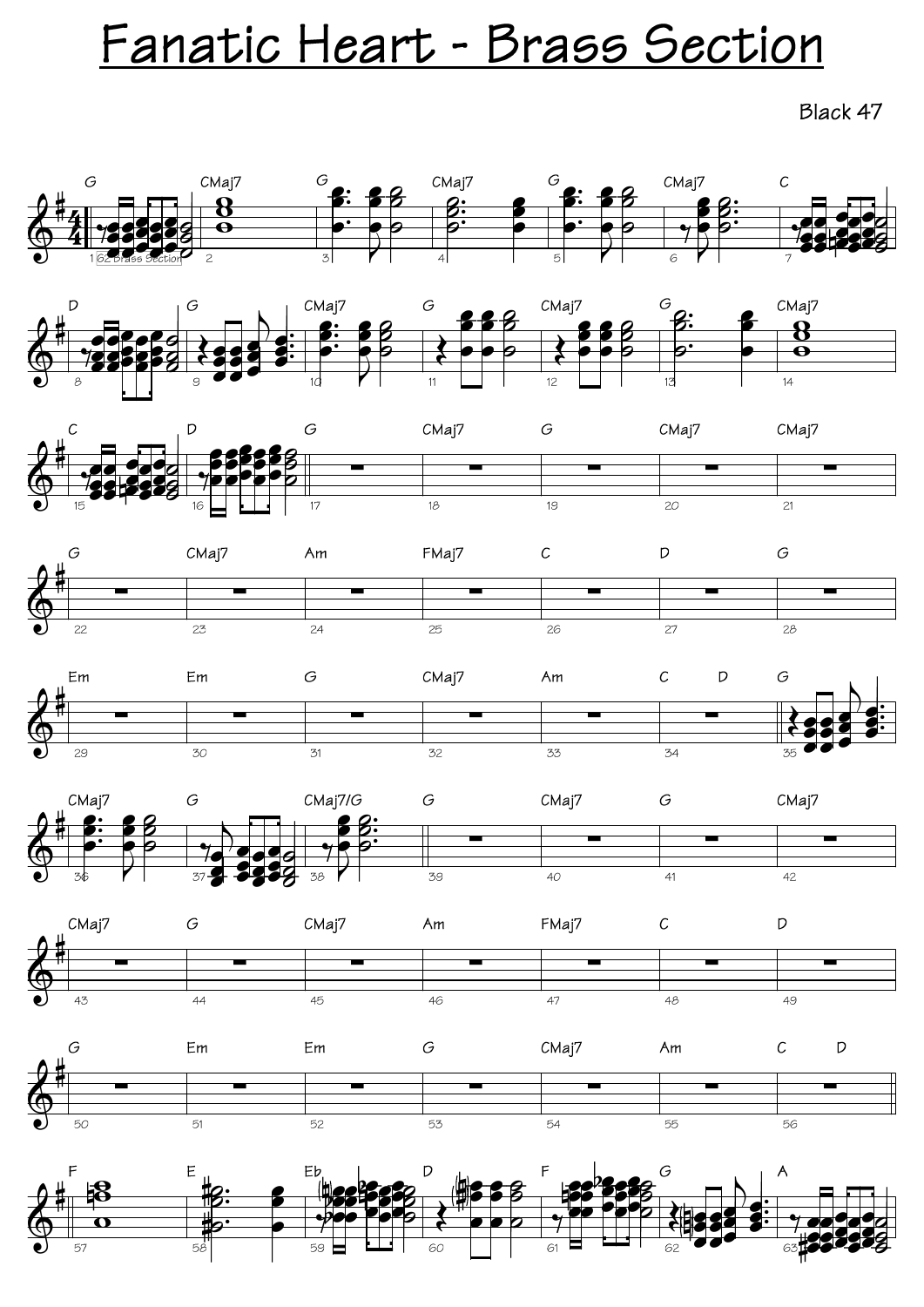

















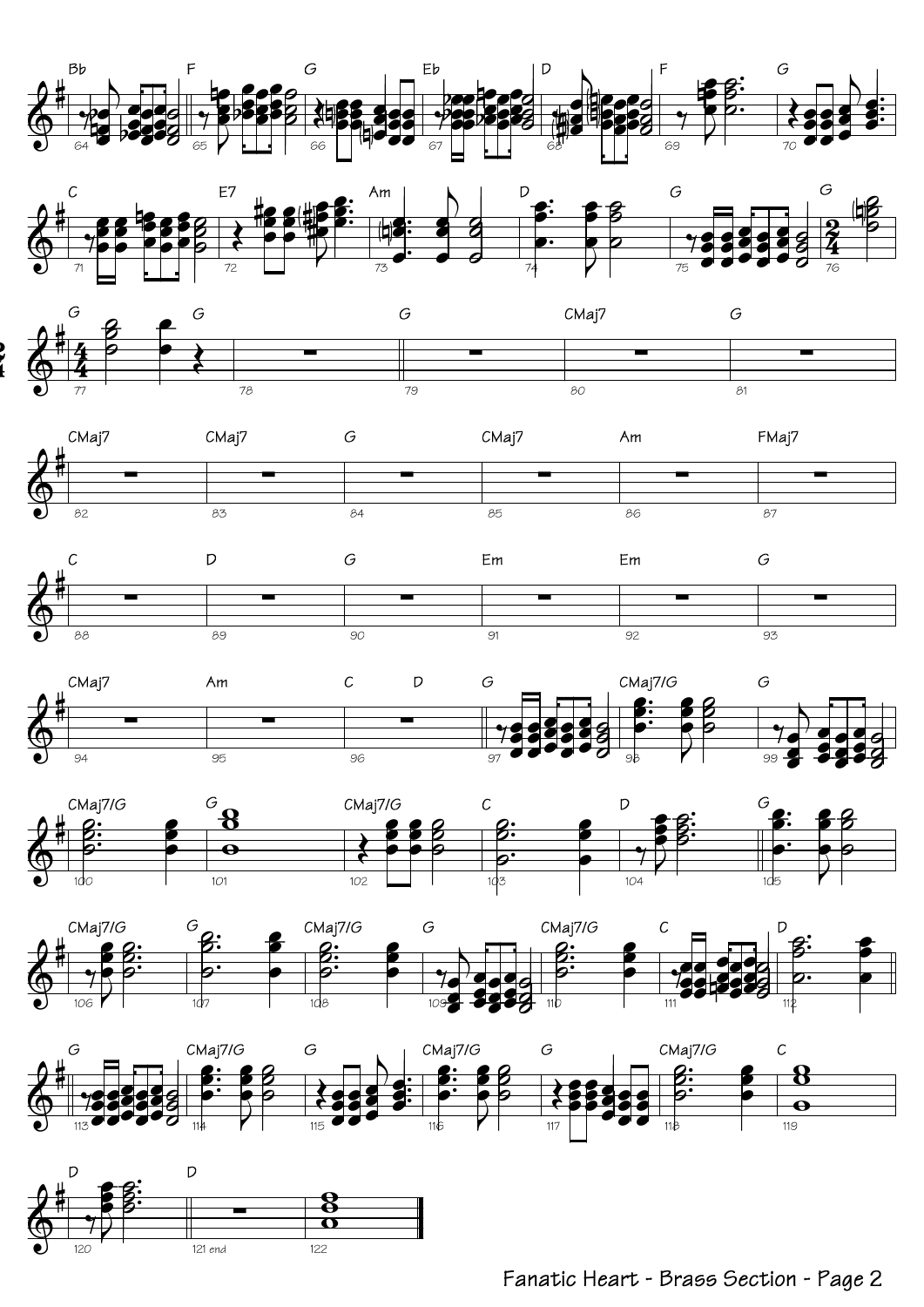## Fanatic Heart - Acoustic Guitar







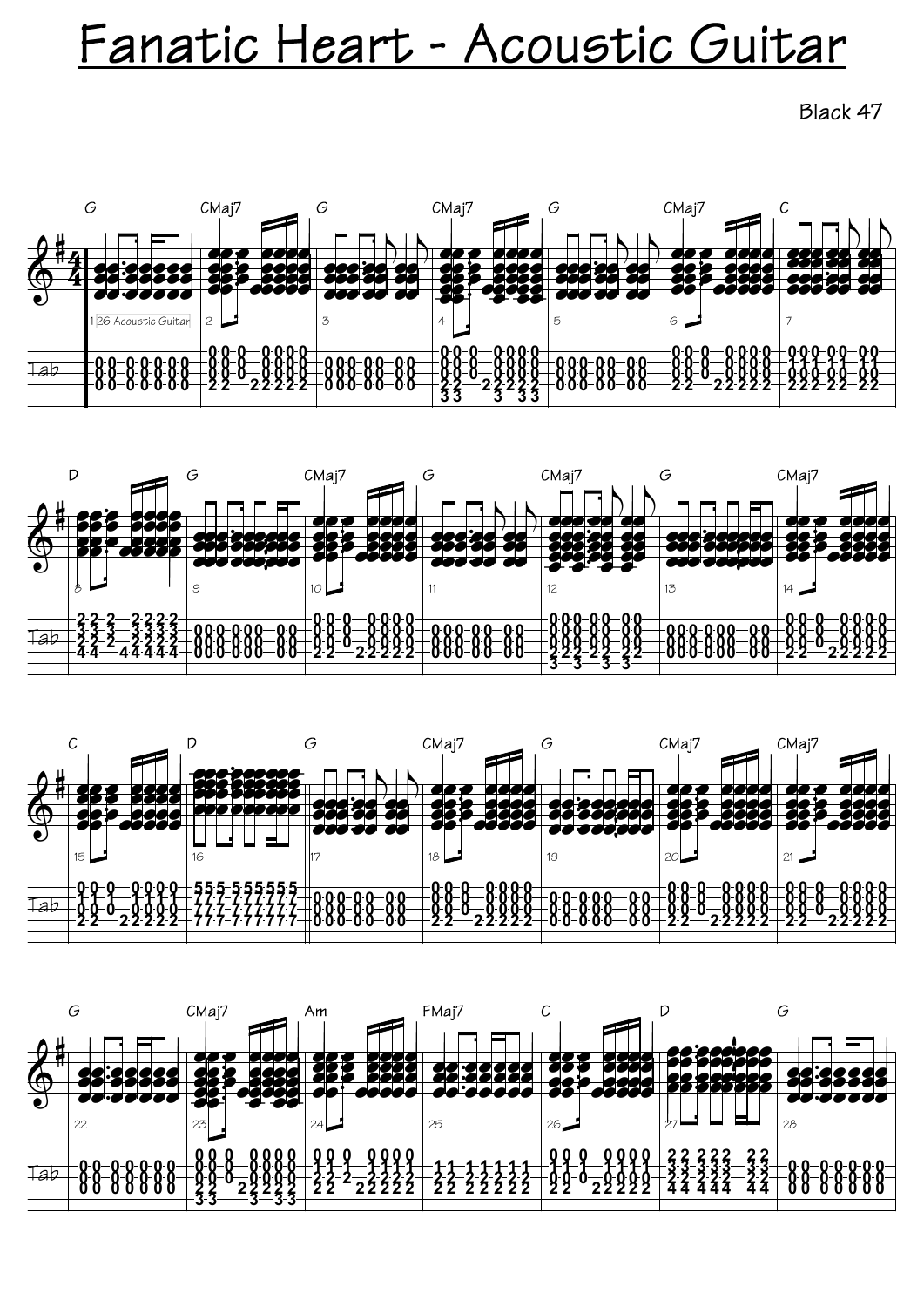









Fanatic Heart - Acoustic Guitar - Page 2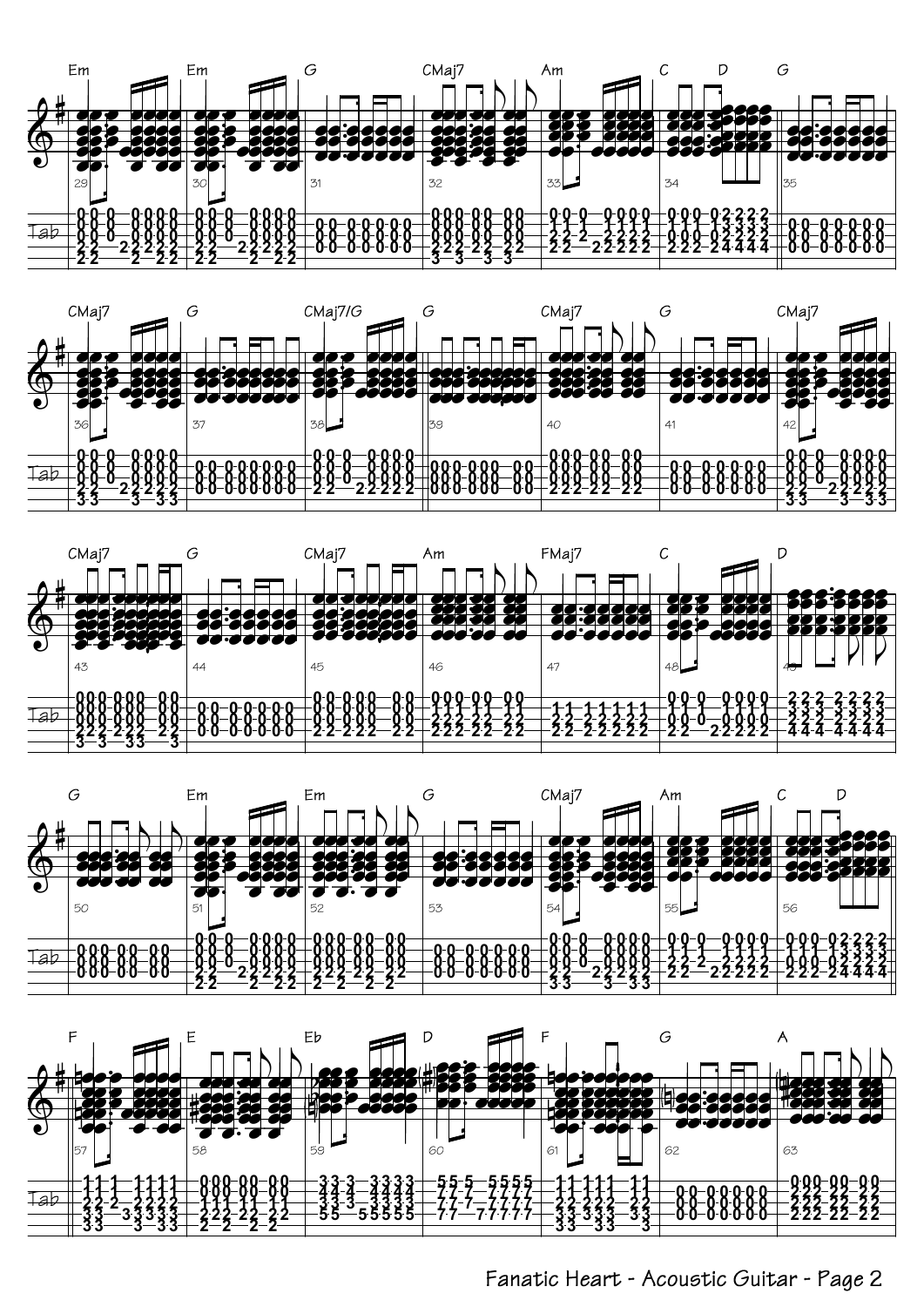









Fanatic Heart - Acoustic Guitar - Page 3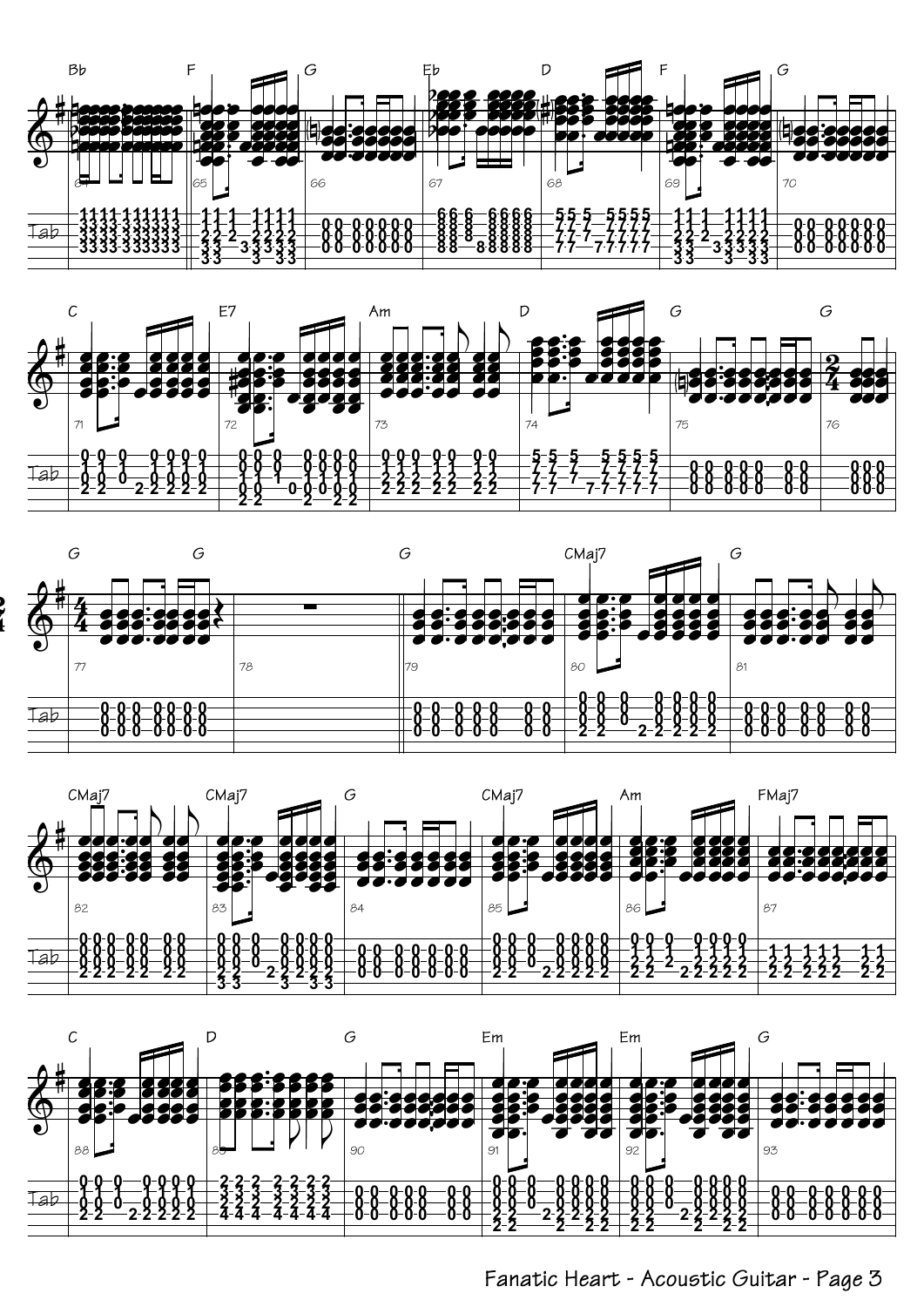







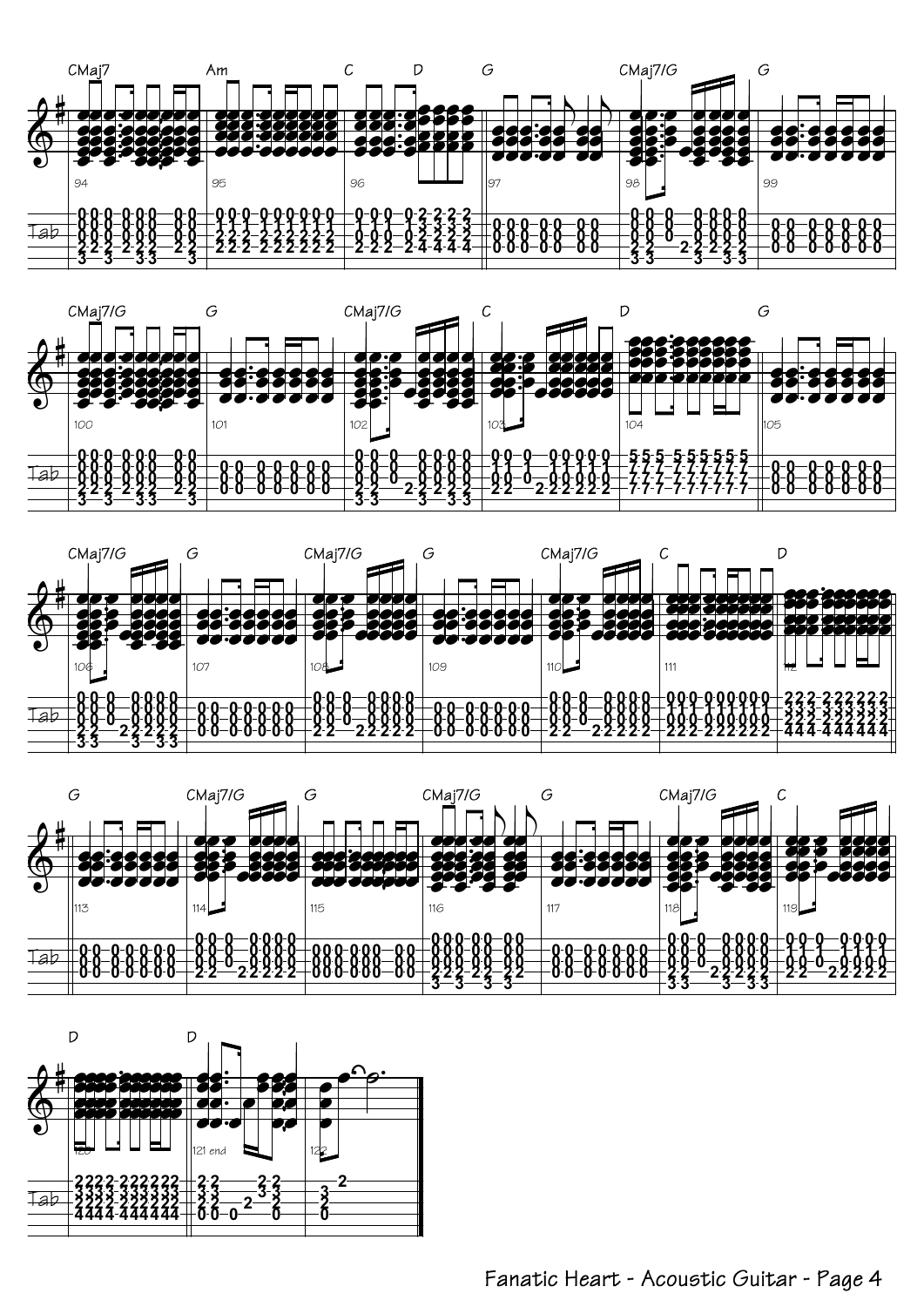#### Fanatic Heart - Strings







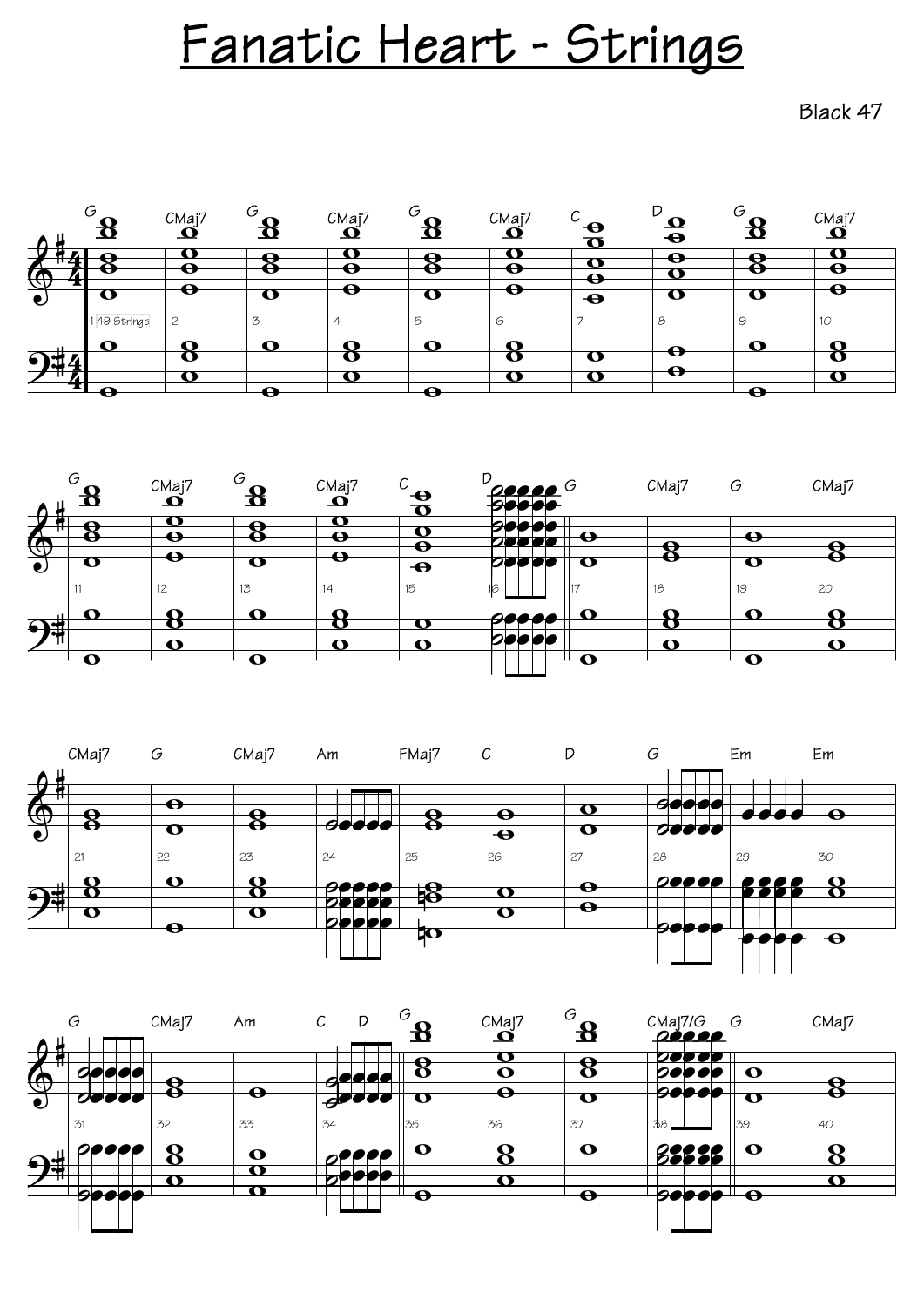





 $\overline{\mathbf{o}}$ 

 $\overline{\mathbf{e}}$ 

 $\overline{\mathbf{o}}$ 

 $\overline{a}$ 

 $\overline{\mathbf{e}}$ 

 $\frac{1}{\sqrt{2}}$ 

 $\overline{a}$ 

 $\mathbf \Theta$ 

 $\overline{\mathbf{O}}$ 



Fanatic Heart - Strings - Page 2